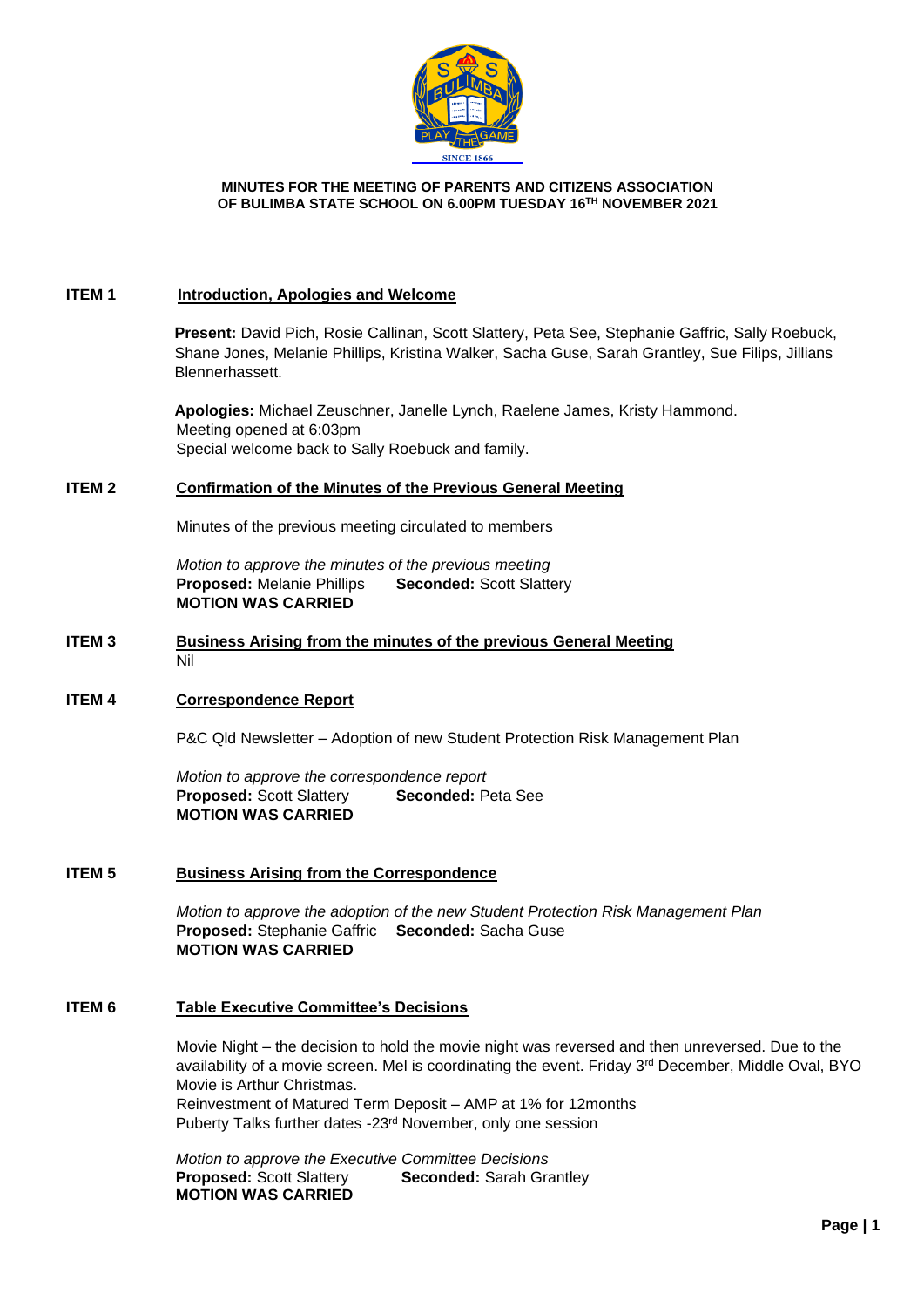## ITEM 7 **Treasurer's Report and Financial Statement, and any business arising from the Treasurer's report and financial statement**

### Tabled by Treasurer

OLA project changed due to funds increase fund requested and approved. A combination of money from Di Farmer to the school, \$100k to the OSHC and extra \$650k This enables the total project to be achieved – total cost now at \$1.4m Would be great to get a concept map in the newsletter regarding the project. Question regarding the prep playground party and why the cancellation came back so late. The school approved the party, the P&C attempted to get insurance coverage for the event and were told it could not be covered. Jumping castles also complicated the issues due to insurance. Circumstance have changed and even a parent/student picnic is not able to be done on school grounds without a staff member (due to insurance issues). P&C events have to be within the bounds of the constitution.

*Motion to approve the 2022 Budget* **Proposed:** David Pich **Seconded:** Stephanie Gaffric **MOTION WAS CARRIED**

*Motion to approve the Expenditure of \$1000 for the Swim Club BBQ* **Proposed:** Sally Roebuck **Seconded:** Sarah Grantley **MOTION WAS CARRIED**

*Motion to approve the Treasurer's Report* **Proposed:** Melanie Phillips **Seconded:** Sally Roebuck **MOTION WAS CARRIED**

## **ITEM 8 Business Unit reports and financial statements and any business arising from the business unit reports and financial statements**

Tabled by Business Units Manager

New Oven for Smart Bites discussed – if a new oven is required, there is room in large appliances for purchase. Maria would like a industrial oven rather than a domestic oven. Bring options to the next meeting. Parts ordering has proved difficult.

Covid-19 Vaccinations not yet mandated for employees. Vacation care excursions sometimes attend sites where vaccinations proof is required ie museums. Issues around retention of sensitive information. Siting vaccination status is all that is required for staff. It is a changing landscape and policy changes might mean staff will need to be vaccinated. Will need to wait to see.

Thank you to volunteers in Smart Bites, thank you for the air conditioning! Thank you acknowledged from Tuckshop. Thank you to Maria.

 *Motion to approve the Business Unit Reports* **Proposed:** Peta See **Seconded:** Melanie Phillips **MOTION WAS CARRIED**

# **ITEM 9 Sub Committee Reports**

**Swim Club** Tabled by the Swim Club Secretary Southside Carnival was successful

*Motion to approve sub committee reports* **Proposed:** Sally Roebuck **Seconded:** Peta See **MOTION WAS CARRIED**